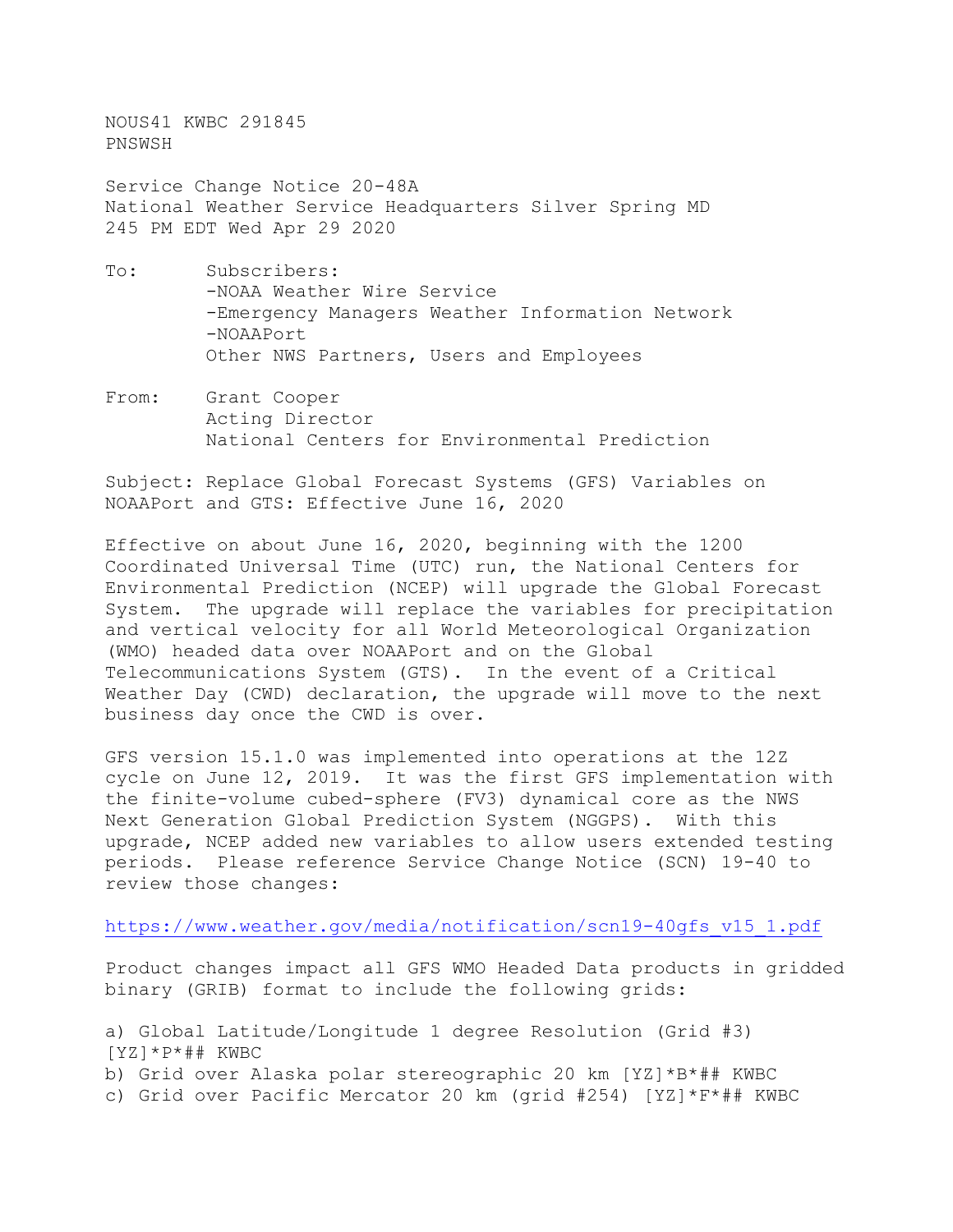d) Grid over Puerto Rico Latitude/Longitude 20 km [YZ]\*E## KWBC e) Grid over contiguous U.S. (CONUS) Latitude/Longitude 20 km  $(grid #215) [YZ]*N*## KWBC$ f) Grid over CONUS Lambert Conformal 80 km (#211) [YZ]\*Q\*## KWBC g) World Area Forecast System (WAFS) Latitude-Longitude 1.25 x 1.25 (#37-44)

1) Changes to replace the vertical velocity variable:

- All levels will remain the same
- Units will be changing from: VVEL (pascal/s)  $\rightarrow$  DZDT (m/s)
- The parameter number will be changing from VVEL #8 to DZDT #9
- All WMO headers will be remaining the same.

2) Changes to replace the total and convective precipitation variables:

 - Units will be changing from hourly/3-hourly/6-hourly accumulation to total accumulation over the forecast period: APCP:surface:234-240 hour acc fcst -> APCP:surface:0-240 hour acc fcst ACPCP:surface:234-240 hour acc fcst -> ACPCP:surface:0-240 hour acc fcst - All WMO headers will be remaining the same.

The replacement of these variables will occur with the exact cycle referenced above. NCEP will not be able to run these variables in parallel. The only impacts from this notice are to WMO headed data, including to NOAAPort and the GTS data feeds. All other data sources will continue providing both legacy and new variables in parallel and will not be changing. A static sample of the new output is available on para NOAA National Operational Model Archive and Distribution System (NOMADS):

[https://para.nomads.ncep.noaa.gov/pub/data/nccf/noaaport/gfs\\_newpr](https://para.nomads.ncep.noaa.gov/pub/data/nccf/noaaport/gfs_newprecip/) [ecip/](https://para.nomads.ncep.noaa.gov/pub/data/nccf/noaaport/gfs_newprecip/)

NCEP will evaluate all comments to determine whether to proceed with this upgrade.